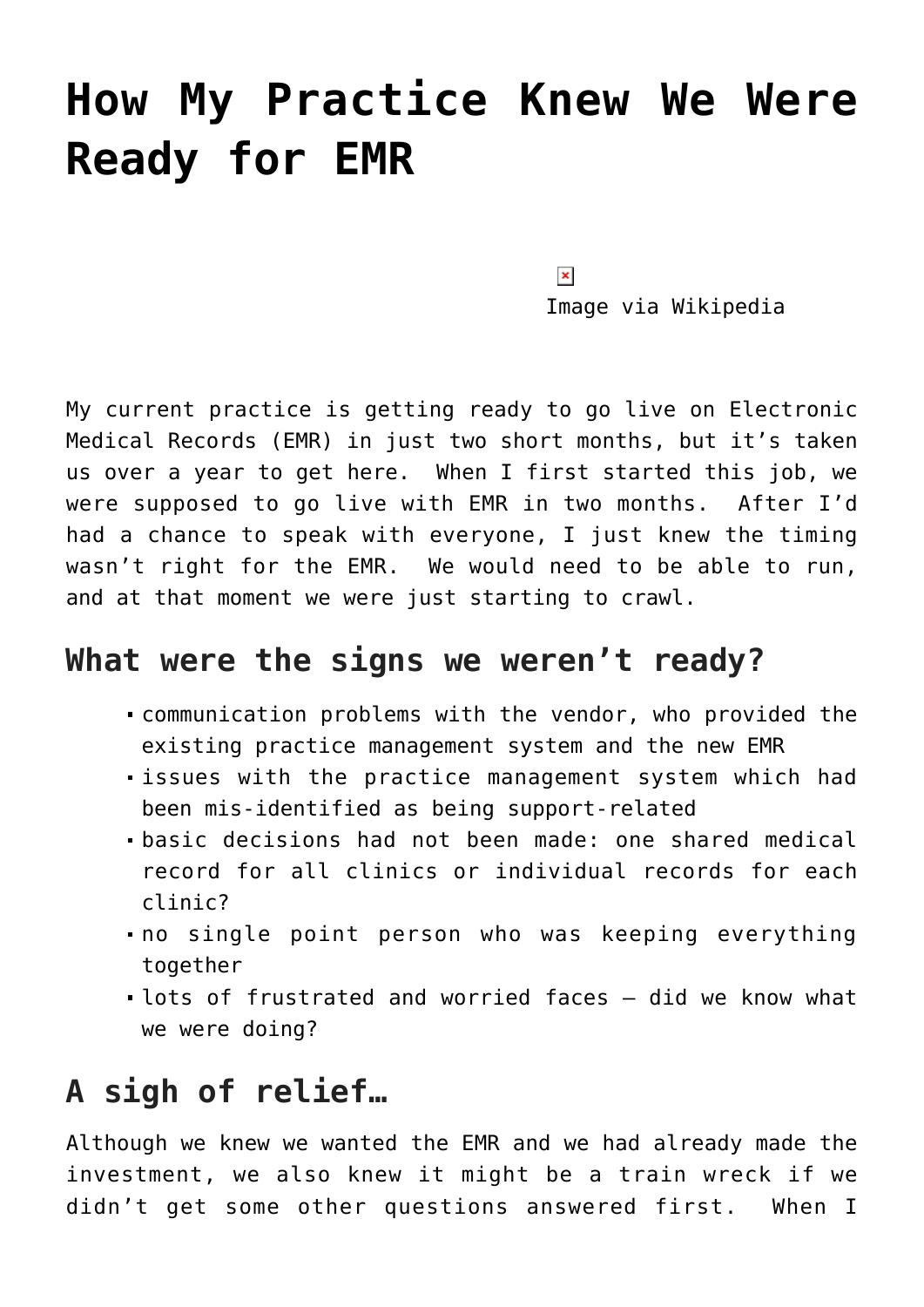announced we were going to delay the go-live until we had some other issues resolved, there was a sigh of relief from all involved.

### **What did we do to get ready for EMR?**

- 1. We attacked the support problems by rerouting all support issues through one person – me. I kept a detailed log of all support issues and the resolution of each. I found the vendor to be surprisingly helpful and issues relatively easy to resolve. As I asked questions and we fixed issues, we found that much of our problem was training-related.
- 2. We held a major training event where all non-clinical staff were retrained to use the practice management system and everyone was given new cheat sheets for the correct way to use the system.
- 3. We realized that staff were worried about the impact of the EMR because the providers were overwhelmed with the current workload. They didn't know how we would get through the pre-live work, the huge challenge that is the go-live and first few months of adjustment. After some intense evaluation, we changed our scheduling strategy and moved established visits from 15 minutes to 20 minutes, adding four work-in appointments and setting rules for adding more than four work-ins.
- 4. We took the vitals out of the halls and into the exam rooms, making the office quieter and the patient interactions private.
- 5. We also got control of most of our paper processes that weren't working. We color-coded messages, re-educated patients about new ways of communicating with us and we managed to bring our fax and phone call volumes down to a manageable number.
- 6. We assigned nurses to the providers and asked the provider-nurse duos to put their arms around their patient panels as a team. The patients love it. We